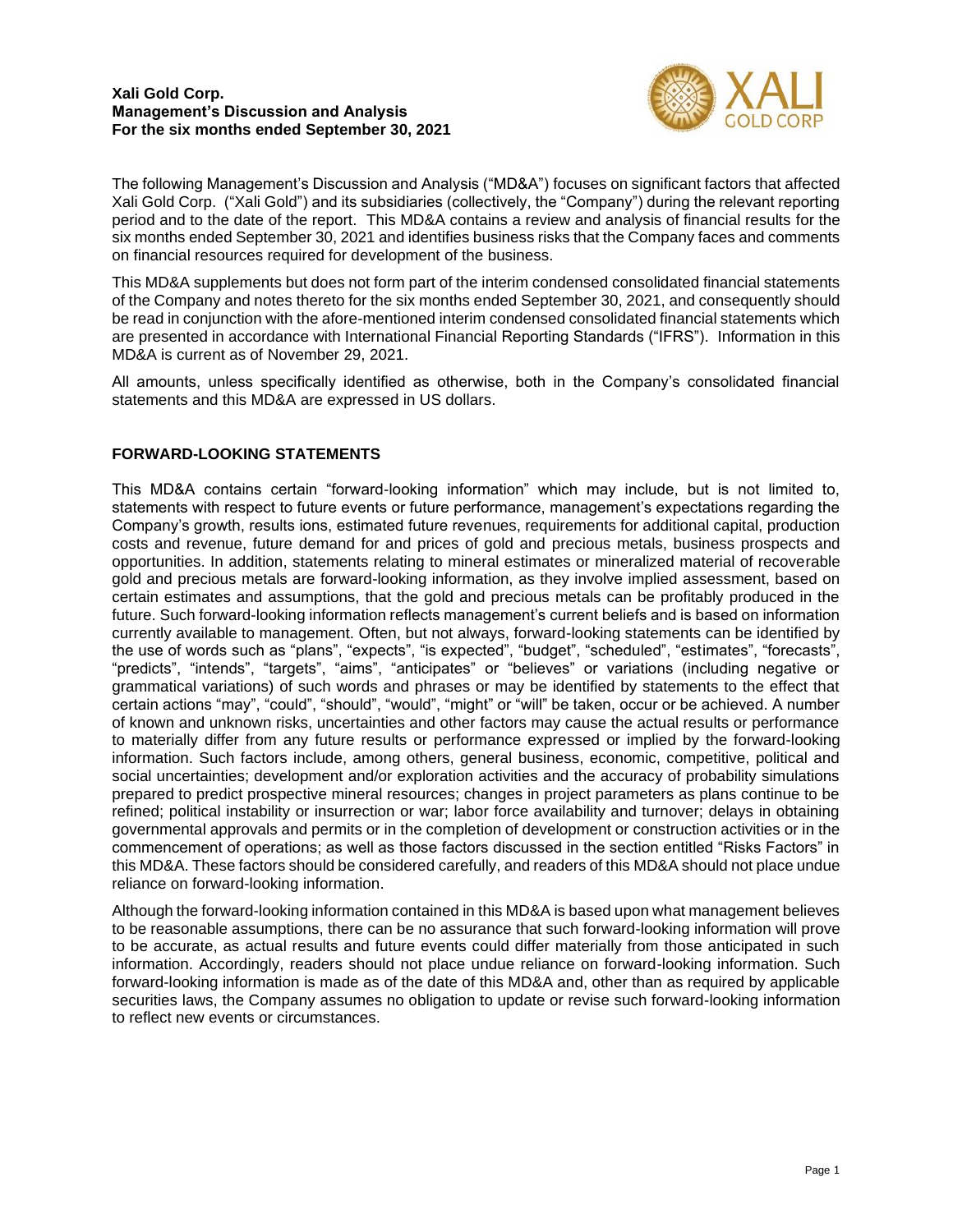

## **USE OF NON-GAAP MEASURES**

In this document, we refer to terms that do not have any standardized meaning prescribed by International Financial Reporting Standards ("IFRS"). Usage of these terms may vary from the usage adapted by other companies and cannot be reconciled to comparable terms in the issuer's interim condensed consolidated financial statements for the six months ended September 30, 2021.

In this document and in the Company's consolidated financial statements, unless otherwise noted, all financial data is prepared in accordance with IFRS.

## **BUSINESS OVERVIEW**

Xali Gold Corp. is a Vancouver, Canada based mineral exploration company engaged in the acquisition, exploration and development of mineral rights interests in Mexico, Peru and Canada. The Company is in the exploration stage as its properties have not yet reached commercial production.

In April 2020, Xali Gold launched a comprehensive growth strategy to acquire gold and silver projects with near surface exploration potential, near-term production potential and previous mining histories. Xali Gold plans to advance our growing bank of gold and silver assets internally and/or with industry partners.

The initial step in this strategy was the acquisition of the SDA Plant in Mexico, suitable for treating high grade gold and silver mineralization, along with the acquisition of rights to the El Dorado gold and silver historic mines. An LOI was entered into with Magellan Acquisitions in April 2020 and a Definitive Agreement was signed in September of 2020, which was modified in December 2020.

The second step in the new strategy was entering into a profit-sharing agreement on the potentially leachable Cocula Gold Project in Mexico. In addition to the already identified potential for inexpensive extraction processes such as leaching, it has excellent additional near surface exploration potential.

The Company is currently evaluating other properties complementary to the SDA plant and El Dorado or stand alone such as the Cocula Gold Project.

El Oro, a district scale gold project encompassing a well-known prolific high-grade gold-silver epithermal vein system in Mexico, remains as our flagship asset. The project covers 20 veins with past production and more than 57 veins in total, from which approximately 6.4 million ounces of gold and 74 million ounces of silver were reported to have been produced from just two of these veins *(Ref. Mexico Geological Service Bulletin No. 37, Mining of the El Oro and Tlapujahua Districts. 1920, T. Flores\*).* Modern understanding of such systems indicates that several of the El Oro district's veins hold excellent discovery potential.

On December 8, 2020, the Company incorporated a wholly owned subsidiary Minera Xali Oro S.A. de C.V. to hold and operate all of the new assets in Western Mexico.

Since December 23, 2020, the Company has engaged technical experts for both permitting and deposit modelling. Three dimensional models have been built for the El Oro, Cocula and El Dorado mineral deposits to assist in understanding the deposits, identifying higher grade zones and drill targets. Permitting has also been underway for drilling at El Dorado and Cocula. Since January 2021, there have been several news releases giving updates on this progress.

In July 2021, the Company entered into an option agreement to acquire 100% interest in the Victoria Property in the Central Region of Newfoundland and Labrador, where major gold discoveries have recently been made. The Victoria property is just 3km southwest of Marathon's Valentine Gold Project where defined (Measured and Indicated) reserves reach 3.14 million ounces gold and Inferred resources of 1.00 million ounce and mine construction is expected to commence in early 2022. (\*There are no assurances that similar results would be obtained on Xali Gold's Victoria Property).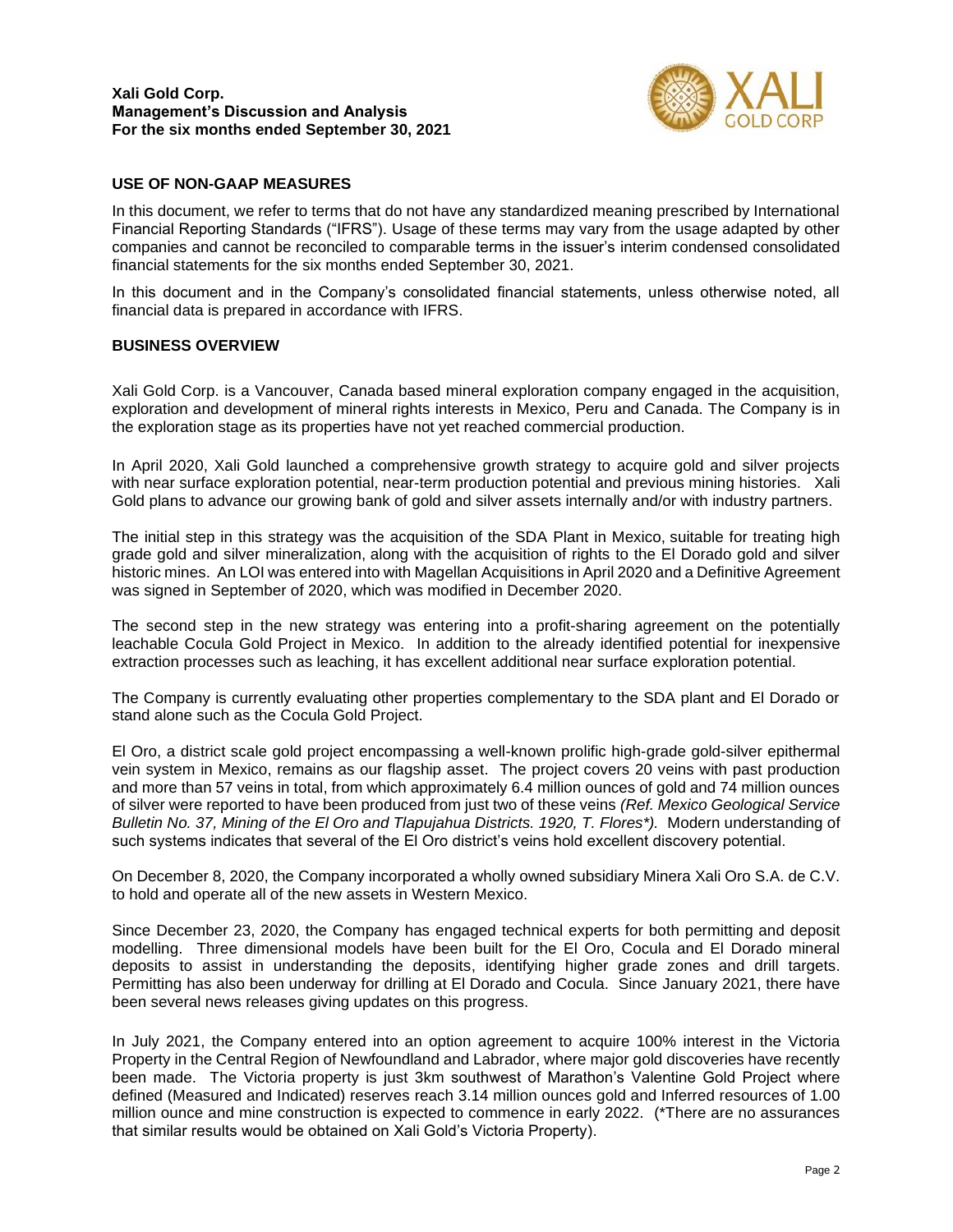

## **PROJECT SUMMARIES**

## **Mexico**

## **El Oro Property**

The Company's principal asset is the El Oro gold-silver property located in the states of Mexico and Michoacán, Mexico ("El Oro Property"). The Company holds a 100% interest in the El Oro Property, having purchased the remaining 30% from a wholly owned subsidiary of Goldcorp Inc. in January 2017. Management has been reviewing all previous exploration results on the project and re-focusing targets for future exploration. One key area is the border zone of the historical Esperanza and Mexico Mines where several high-grade gold-silver intersections in several veins and structures were intersected by previous drilling by the Company. Since this area was drilled, a structural study identified north-easterly controls to high grades, which fits the nature of this mineralized zone. A three dimensional model has recently been developed which will assist in targeting future drilling on this border area as well as 31 other recently identified exploration targets.

In addition to the El Oro (Hard Rock-Lode) Property, the Company has the right (since 2013) to process tailings left from pre-1930s milling of ores from the Mexico mine on the San Rafael vein in the El Oro District ("Mexico Mine Tailings"). The Mexico Mine Tailings have had extensive historic and recent assessments including drill testing and metallurgical test work. In addition to the Mexico Mine Tailings, the Company has a right of first refusal to also process three other tailings deposits. All four tailings deposits lie within the town of El Oro and are adjacent to existing road access, power and water services. Studies by the Company have determined that the Mexico Mine Tailings contain an Inferred Resource\* of 1,267,400 tonnes grading 2.94 grams per tonne ("g/t") gold, 75.12 g/t silver containing 119,900 ounces of gold and 3,061,200 ounces of silver. \*Note: Mineral Resources are not Mineral Reserves and do not have demonstrated economic viability. All figures have been rounded to reflect the accuracy of the estimate. For more information, see "National Instrument 43-101 Technical Report on the Inferred Mineral Resource Estimate of the Mexico Mine Tailings" prepared by Nadia Caira, P.Geo. and Allan Reeves, P.Geo., dated August 25, 2014 with an effective date of July 8, 2014, available at www.sedar.com.

On March 8, 2016, the Company entered into an agreement with Sun River Gold Corp. ("SRG" or "Sun River") to grant SRG the right and option to earn a 51% interest in the Company's tailings project in El Oro Mexico. On November 9, 2018, the 2016 Agreement was superseded by a new Letter of Intent ("LOI") granting SRG the right and option to further test and, if proven economic, develop and operate the Company's tailings project in El Oro Mexico through an indirect ownership of Xali Gold´s Mexican subsidiary, CCM EL Oro Jales, S.A. de C.V. ("CCM El Oro Jales"), according to the agreement CCM EL Oro Jales executed with the Municipality.

In September 2017, the Company entered into a revised agreement with the Municipality of El Oro ("Municipality") for the access and processing rights to the tailings deposits. The agreement now provides the Company with the right to recover all available gold and silver from the tailings deposit and pay to the Municipality an 8% net profits interest. The Company is also entitled to retain the first \$1,500,000 of the 8% net profits interest payable to the Municipality.

Sun River is a private mining company registered in Nevada and owned and operated by experienced gold mining investors, mineral economists, metallurgists, metallurgical engineers and business development entrepreneurs. The Board of SRG currently comprises four owners/directors most of whom have fifteen or more years working in Mexico exploring, permitting and operating mines.

The LOI was superseded by a definitive agreement signed in November 2018. In order to exercise the option, Sun River was required to make staged payments totaling \$300,000 (paid); bring the mine tailings properties into commercial production by October 30, 2021 (extended to April 30, 2022 due to delays caused by COVID); and grant to the Company a 10% net profits interest life of mine royalty on production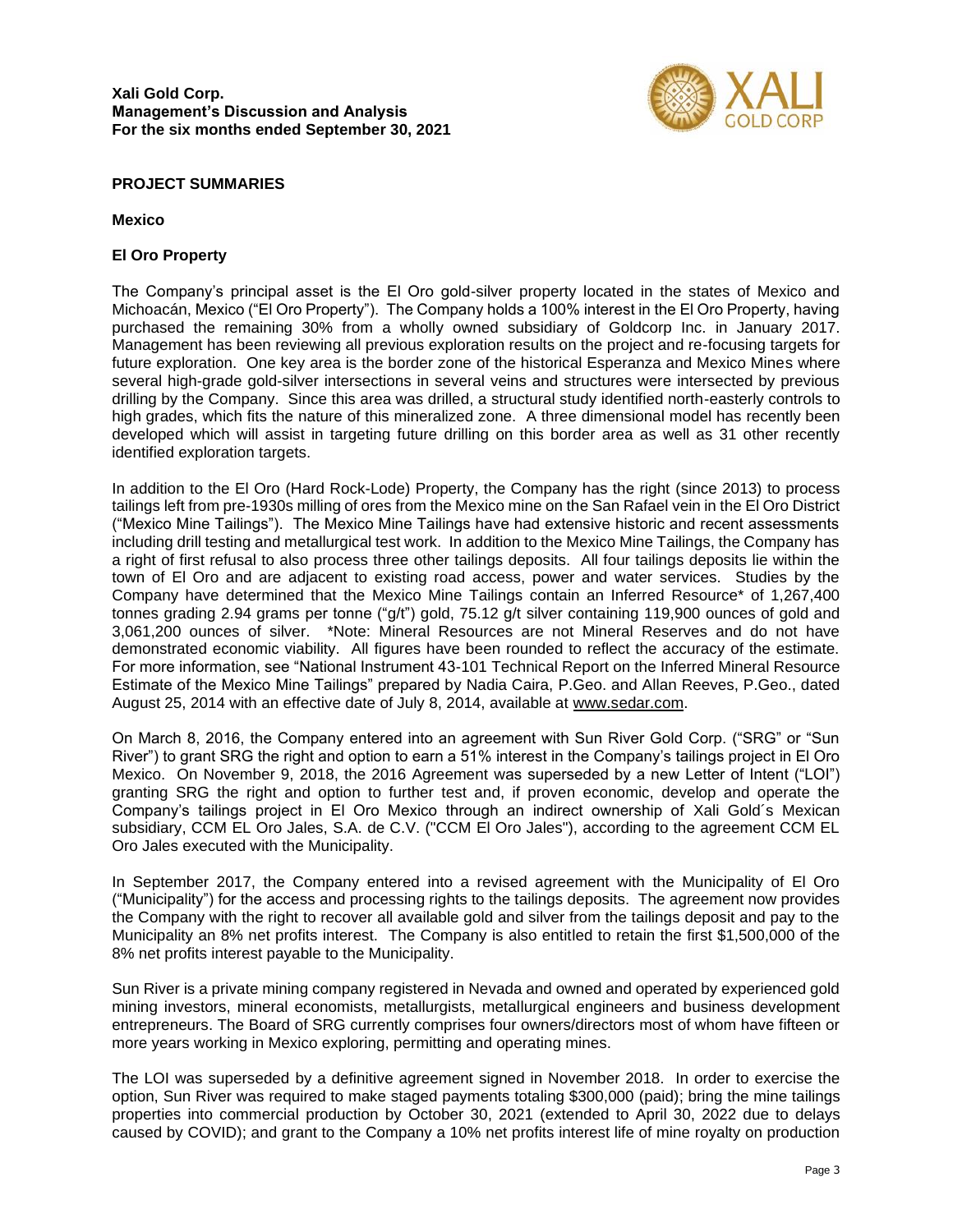

from the properties. SRG reduced the net profits interest payable to the Company to 5% by paying an additional \$200,000. If commercial production has been achieved on time, Sun River will indirectly acquire a 100% interest in CCM El Oro Jales.

SRG is also responsible for the obligation to pay an additional 8% net profits interest to the Municipality (the "El Oro Royalty"). Xali Gold (through its Mexican subsidiary CCM El Oro Jales) has the right to recover all available gold and silver from the Mexico Mine Tailings deposit and pay to the Municipality an 8% net profits interest royalty, after retaining the first \$1,500,000 from the El Oro Royalty. Sun River must direct the first \$1,500,000 from the El Oro Royalty to the Company. Therefore, upon commercial production, the Company will start receiving a 5% net profit interest royalty as well as the first \$1,500,000 of the El Oro Royalty.

For the year ended March 31, 2017, bi-annual land holding payments were made by Goldcorp. When the Company acquired the remaining 30% of the El Oro property in January 2017, these payments became the responsibility of the Company, and, as at September 30, 2021 \$1,406,337 (March 31, 2021 - \$1,255,427) has been accrued as a liability to the Mexican government for land holding costs.

During the year ended March 31, 2019, the Company recorded an impairment charge of \$7,949,175 on the El Oro property. The charge was in keeping with the Company's accounting policies and IFRS. Should the circumstances arise in the future, IFRS permits a reversal of charges. The Company will be maintaining the title to the property and will continue to seek opportunities to advance the project.

On October 14, 2021, the Company announced that Sun River Gold ("Sun River") had arranged financing of approximately US\$6.5M to build and put into operation the planned tailings reprocessing operation. On October 19, 2021, Sun River Gold advised the Company that they expect to have the Tailings Reprocessing Facility operational in Q2 2022. They also reported that permitting is progressing well and final permits are expected to be received within approximately one month. Sun River has also advised that most of the equipment required for the reprocessing operation has been procured.

## **Western Mexico**

On April 28, 2020, the Company announced the signing of a Memorandum of Understanding ("MOU") with Magellan Acquisitions which gave Xali Gold the right to earn up to a 100% interest in the SDA Plant and take over a lease agreement on the El Dorado property, both located in Nayarit State, Mexico.

## **El Dorado Gold-Silver Project**

The El Dorado Gold-Silver Project is located in the Pacific Coastal Plain, State of Nayarit. within a district of epithermal vein systems. A number of prospective exploration targets have been defined along the El Dorado Vein structure related to historic mines (reported to have produced high grades), anomalous geochemical sample results and zones of structural complexity.

The principal vein system is the El Dorado epithermal vein trend with a main vein outcropping over 1.5km in length and additional discontinuous outcrops indicate a strike length of 3.5km. This structure hosts multiple mineralized zones including high-grade veins potentially minable underground, and lower-grade bulk tonnage stockwork zones that are observed to extend over tens of metres ('m") in width in both the hanging wall and footwall of the El Dorado vein system. In addition to the vein material there is also high level silicification and argillic alteration in outcrop, potentially indicative of good depth potential to the mineralizing system. (Magellan Gold Corporation, Form 10-K Annual Report US SEC dated Dec 31, 2018, File No. 333-174287).

El Dorado lies 50km south of the SDA Plant, 70km north-northwest of Tepic, the state capital, and 180km southeast of Mazatlan, Sinaloa. The project has excellent road and rail infrastructure. The property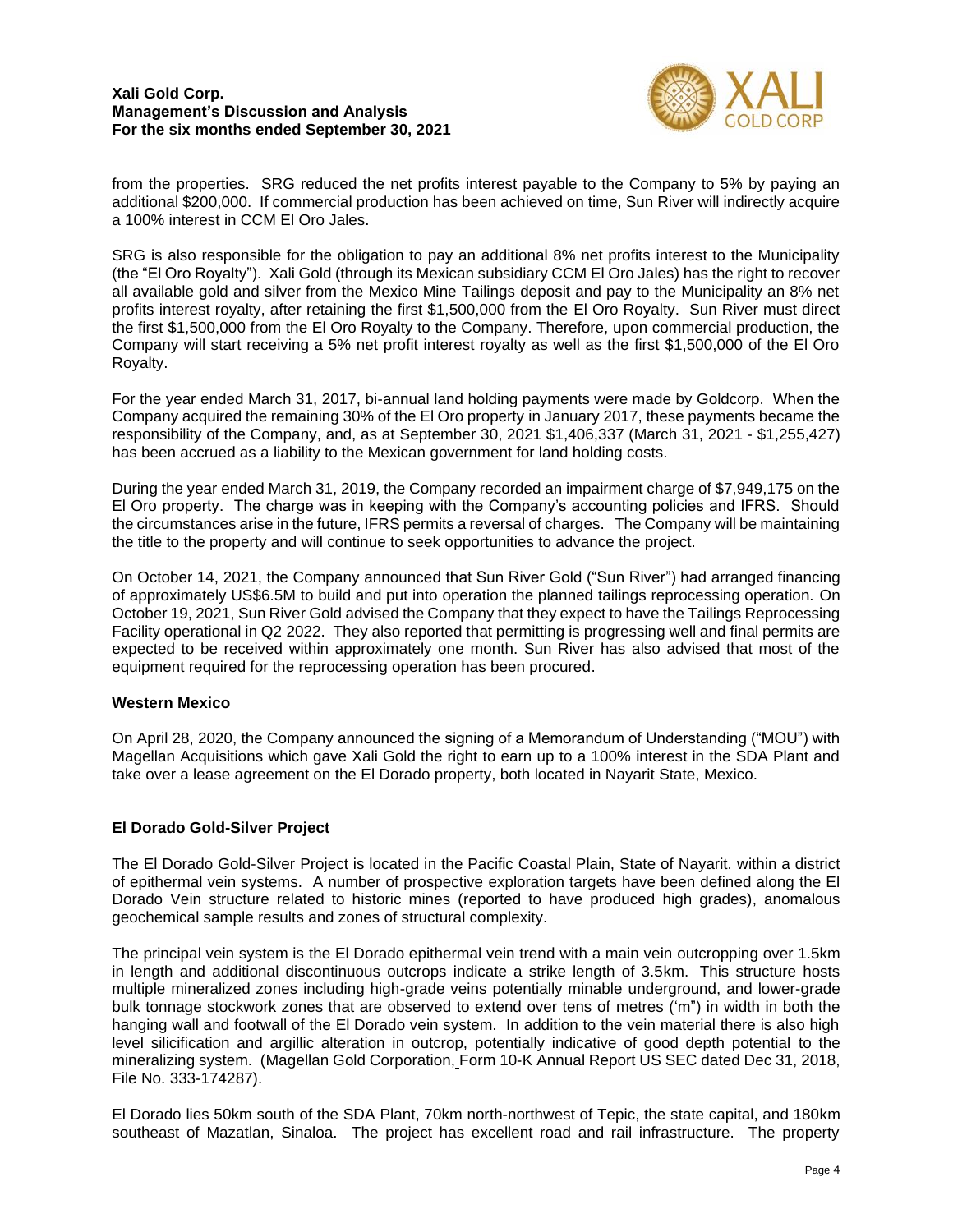

comprises a 50-hectare concession and was held under option by Magellan's wholly-owned subsidiary Minerales Vane 2 S.A. de C.V. from a Mexican private company, Ingenieros Mineros S.A. de C.V.

In May 20, 2021, the Company signed a new Exploration and Production Agreement ("EPA") with Ingenieros Mineros, S.A. de C.V. ("IMSA") on the El Dorado Gold-Silver Project. The EPA gives Xali Gold the right to explore and produce gold, silver, and other metals for life of mine with the following obligations: (all amounts are in US\$):

- Annual payments of \$30,000 until the commencement of commercial production, maximum of 5 years;
- A minimum of US\$60,000 per year after 5 years or upon commencement of production;
- During commercial production, a net smelter royalty ("NSR") of:
	- $\circ$  3.5% until payments reach an aggregate amount of \$350,000; of which \$200,000 is payable in cash and \$150,000 in XGC shares (using a 30 day VWAP (volume weighted average share price))
	- o 3.0% to an aggregate of \$600,000
	- $\circ$  2.5% to an aggregate of \$850,000
	- o 1.0% through the Life of Mine/Operations
	- All annual payments will be credited towards the NSR payments

## **SDA Plant**

The "SDA Plant" is a processing plant located in San Dieguito de Arriba, Nayarit State, Mexico. The plant comprises equipment, tools, supporting infrastructure and other facilities required to process ore and recover precious and base metals in the form of flotation concentrates. The plant also includes a precious metals leach circuit - Merrill Crowe system and associated assets, licences and agreements. The plant lies within the historically productive Sierra Madre Occidental mineralized belt.

The plant was operational from 2007 to April 2017 (by former owner Minerales Vane S.A. de C.V.), processing ore from various operators in the region on a toll basis. Subsequently the plant was operational in February of 2019 for the processing of a bulk sample of approximately 600 tons. Due to challenges in the consistent acceptable recovery rates, that test failed to result in a toll processing contract, and the plant has not operated since.

On September 23, 2020, the Company signed a definitive agreement with Magellan Acquisition Corp. ("Magellan"). The agreement gives the Company the right to earn up to a 100% interest in the SDA Plant by completing the following:

- i) A payment of \$5,000 upon signing (paid);
- ii) 5,000,000 common shares upon the completion of due diligence and the signing of a definitive agreement to earn a 10% interest (issued);
- iii) Staged issuances of Common shares to acquire 20, 30, 50, 70 or 100% interest which would total a value of \$1,420,000 and may not exceed 33,500,000 common shares if the Company choses to acquire 100% (by March 23, 2023) (1,428,571 shares issued on July 5, 2021);

As of September 30, 2021, the Company has recorded \$279,695 of acquisition costs in unproven mineral right interests in the Consolidated Statements of Financial Position.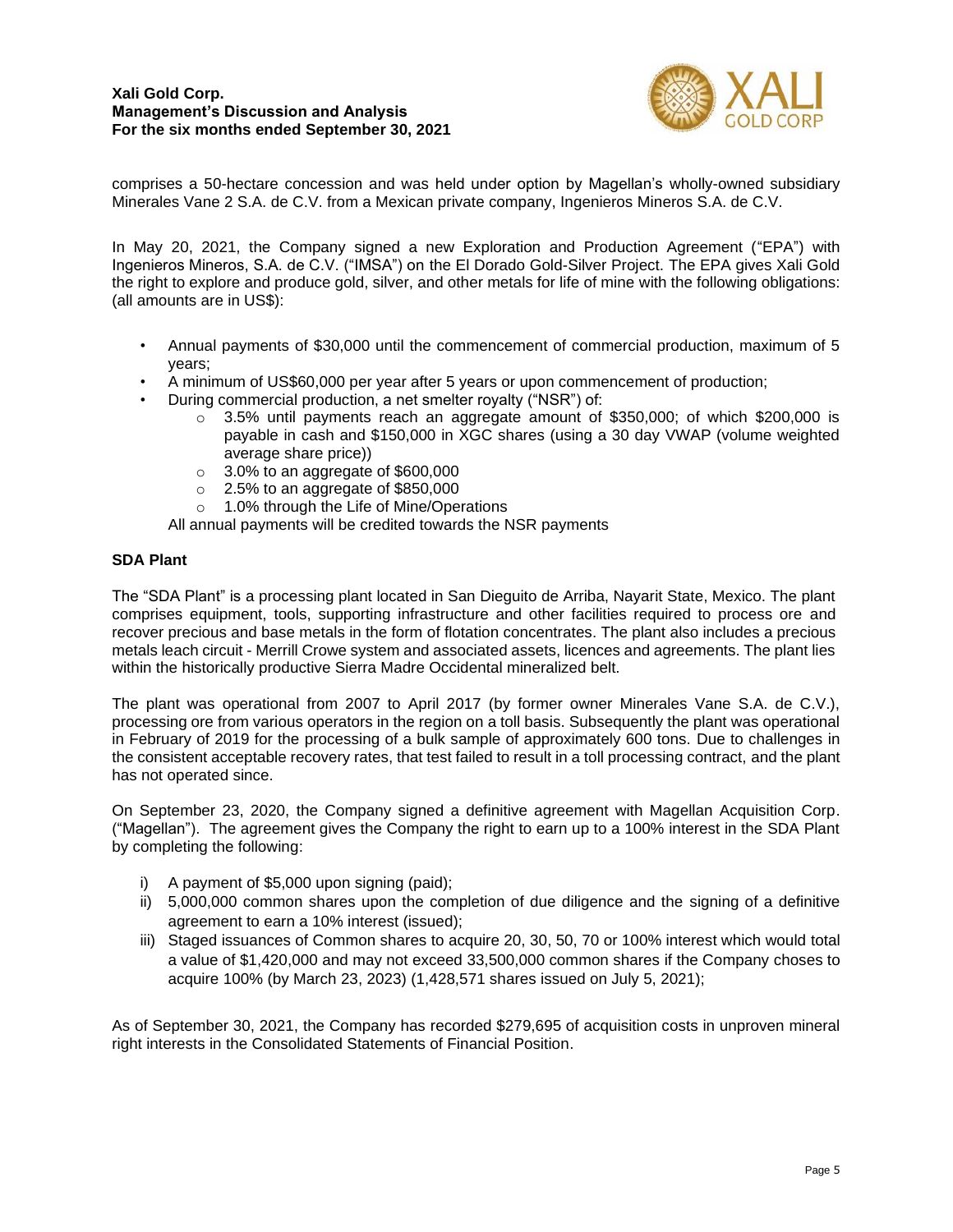

## **Cocula**

The Cocula Project is one of two cornerstones in Xali's Western Mexico platform, targeting near term, low cost production potential by leaching. The project is located within the Ameca Mining District of Jalisco State which is home to Agnico Eagle's El Barqueño Project and Endeavor Silver's Terronera Project.

Timmins Gold Corp. explored the Cocula Property between 2007 and 2011 through a series of comprehensive exploration programs which included geological mapping, geochemical sampling, trenching and 1,974m of Reverse Circulation ("RC") drilling. Significant results included 54m grading 4.97 g/t gold in a trench across the center of the mineralized area. An RC hole drilled beneath this trench encountered 37.5m grading 1.3 g/t gold including 7.5m grading 5.8 g/t gold from surface to a 7.5m depth. Near and atsurface, mineralization delineated by drilling and trenching has been traced for at least 800m along strike within a NW-SE trending fault zone (https://xaligold.com/projects/mexico/western-mexico/cocula-westernmexico/history/).

The Company has reviewed all reports and data available and considers there is potential for conceptual exploration targets including a lower grade/higher tonnage, potentially leachable deposit including a higher grade/lower tonnage core of the deposit. Based on all of the existing exploration data and previous resource estimates to date the Company believes the Conceptual Exploration Targets have potential for: 500,000 to 6,000,000 tonnes grading from 0.5 g/t Au to 2.75 g/t Au containing between 50,000 and 100,000 oz Au with secondary credits from silver, lead, zinc and copper. The above is based on exploration to date by Timmins and others and does not include additional exploration potential. The potential quantity and grade described above is conceptual in nature, in that there has been insufficient exploration to define a mineral resource and it is uncertain if further exploration will result in the target being delineated as a 43-101 compliant mineral resource.

Check sampling conducted in October 2020 by Ing. Humberto Hernandez, Geological Engineer, member of Asociación de Ingenieros Mineros, Metalúrgistas y Geólogos de México, confirmed grades of 5.663 g/t gold over 6m and 4.322 g/t gold over 8m in quartz breccia bodies which also contain galena and sphalerite.

On September 4, 2020, Xali Gold Corp. entered a Definitive Agreement for profit sharing on the Cocula Gold Project which gives Xali Gold the right to retain 70% of profits that may be derived from mining and processing on the property.

As part of this agreement Xali has the obligation to pay to the vendor the following fixed payments (US\$):

- 1. \$10,000 upon signing of the Letter of Intent (paid);
- 2. \$20,000 upon signing of a Definitive Agreement ("DA") and completion of due diligence within 60 days (paid);
- 3. \$210,000 in staged payments to be made every 6 months over a 36 month period starting 6 months after signing the DA (first one paid June 2021)
- 4. Upon commencement of production, the owner of the Property will receive a minimum consideration of \$25,000 per quarter deductible from mining profits for each quarter.

It will be Xali Gold's responsibility to put the Property into production and the Lopez Family will retain 25% of the profits derived from mining, processing and product sales. The Company is also obligated to pay 5% of profits to Mingeo International as a finders fee such that the Company will have the rights to retain 70% of all profits. Mingeo is a non-arms length party.

Should the Company be unable to reach commercial production within three years of the execution date, it has the right to extend the term for an additional two years in the event it is demonstrated by one or more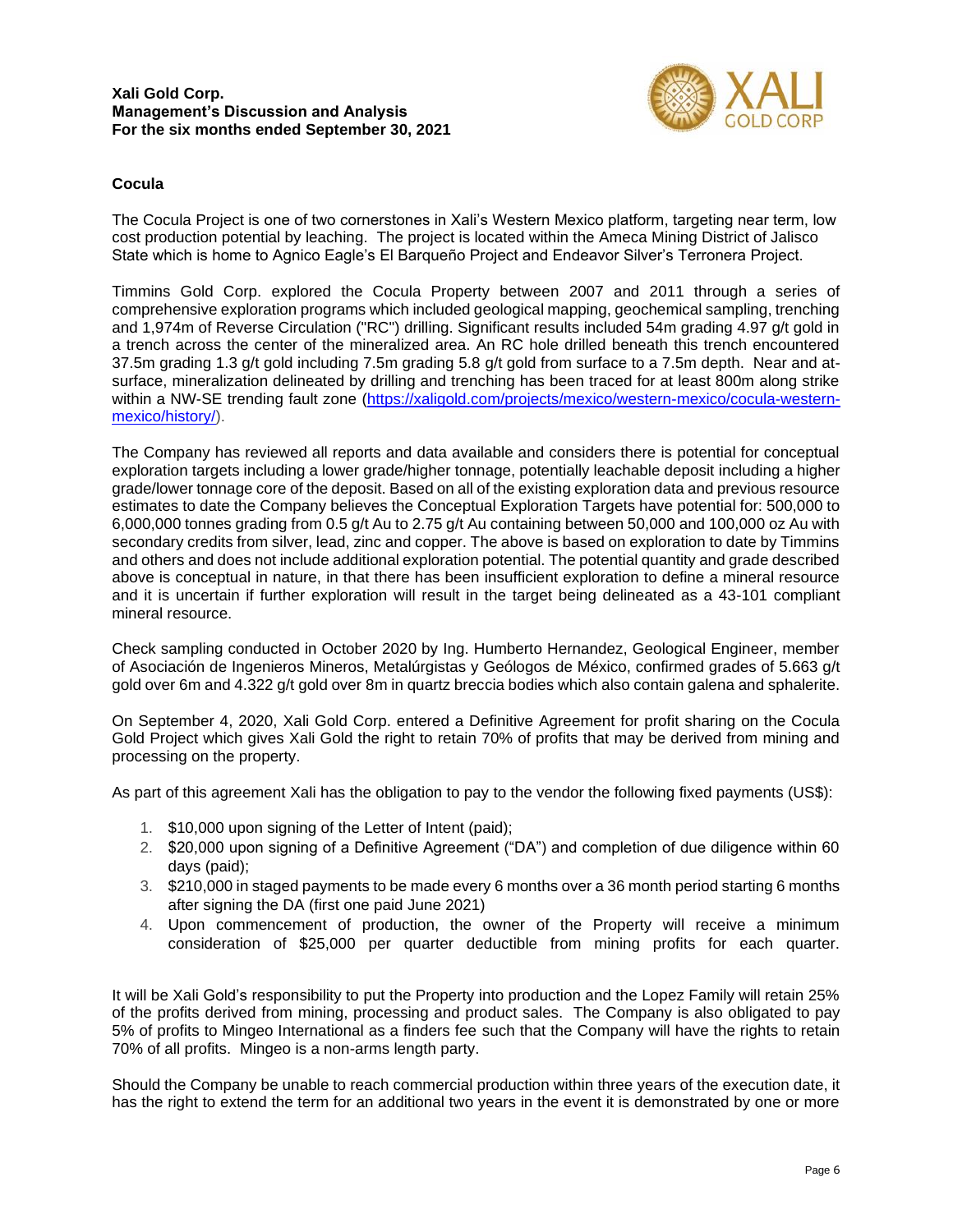

mining experts paid by the Company that such extension is needed for the commencement of the commercial production.

## **Peru**

As at September 30, 2021, the Company has recorded no impairments (March 31, 2021 - \$284,576) on the Tres Marias and Las Brujas properties. Management has no immediate plans to pursue exploration on the properties, however the Company will continue to maintain the title and seek opportunities. These properties are early-stage gold and gold-silver exploration projects in Peru.

#### **Canada - Victoria Property**

On July 12, 2021, the Company entered into an option agreement (the "Agreement") to acquire 100% interest in the Victoria property located in Newfoundland and Labrador. The Property comprises 79 claims.

To acquire 100% interest in the Victoria property, the Company must complete the following:

- Issuing a total of 3.5 million shares over 3 years
- Making payments of a total of CDN \$100,000 over 3 years
- Funding exploration activities of CDN \$650,000 over 3 years

This agreement is subject to a 2.0% NSR. The Company has the right to buyback 1% of the NSR for CDN \$1,000,000 at any time. In addition, a Finder's Fee of 5% is payable (in common shares of XGC) on each installment of the 3,500,000 shares to be issued over three years to the Optionors.

On August 16, 2021, 500,000 common shares were issued to the Optionors and 25,000 common shares were issued as part of the Finder's Fee.

The Victoria Property is located in Central Newfoundland and Labrador, named as one of the top 10 mining jurisdictions in the world (Fraser Institute 2021).

The property demonstrates excellent exploration potential for gold mineralization, due to its location within the structurally controlled gold belt as well as distinctive magnetic-geophysical anomalies identified, and high-grade gold discovered in glacial till samples and bedrock samples of quartz veins on the property. The high-grade gold intervals from glacial till reaching 178 g/t, 66.7 g/t and 10.1 g/t were discovered by Rubicon Minerals Corporation in 2003. The gold-bearing quartz veins occur within 50m of two of these till samples and contain 10.45 g/t and 66.7 g/t gold. Further exploration was likely hampered by the lack of ground access which required helicopter support however, several quad trails have now opened up access on the property.

An initial exploration program was successfully completed in late September. The program included prospecting areas near locations where gold-bearing quartz veins hosted by altered granitoid-type (felsic) rocks were previously documented and four heavy mineral concentrate ("HMC") samples contained high grades of gold.

Prospecting resulted in more outcrops being found than expected and a total of 20 rock samples were collected from four areas on the property. Several outcrops of altered felsic volcanic rocks, one with quartz veining, were discovered and sampled in the central portion of the project. Strong shearing was also evident in places. A sulphide bearing quartz breccia vein was found in a second area, further to the southeast and prospecting in a third part of the property revealed mineralized quartz veins hosted by a felsic intrusive rock.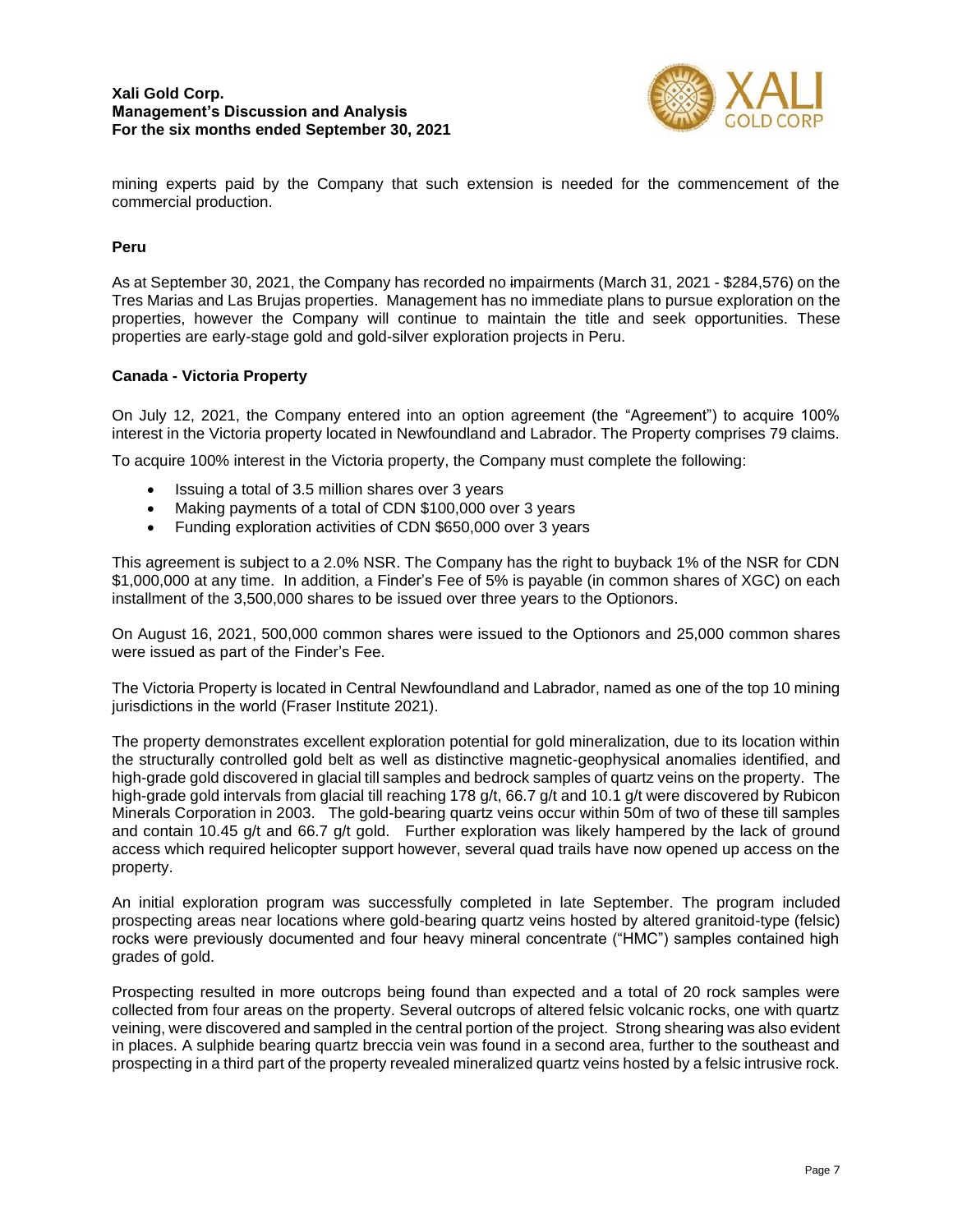

On November 18, 2021, the Company announced, it has engaged Windfall Geotek Inc. for them to use their digital exploration technology tools to assist Xali Gold in delineating potential drill targets on the Victoria Property in Newfoundland.

Windfall Geotek's Artificial Intelligence ("AI") targeting technology analyzes all geological data to generate the highest probability targets and has been successful in assisting in many gold discoveries in Canada and elsewhere internationally. Windfall Geotek's AI targeting technology has contributed to gold discoveries on numerous projects, in several areas including: Lebel Gold Project, Metanor-Bachelor Lake Mine Area, Azimuth Elemer Gold Property, SGH S.A.'s Faille B property in Haiti and several others.

Windfall Geotek will initially review all available data on and around the Victoria Property and based on their findings, the two companies would then move forward under the terms of the Contract which provides for remuneration to Windfall Geotek of staged payments in shares and cash totalling a value of up to \$150,000. Xali Gold also plans to engage Windfall Geotek to review Xali Gold's El Oro and other properties

## **CONSOLIDATED OPERATING HIGHLIGHTS FOR THE SIX MONTHS ENDED SEPTEMBER 30, 2021 AND 2020**

| <b>Operating Highlights</b> | September 30, 2021 |  | September 30, 2020 |  | Change  |  |
|-----------------------------|--------------------|--|--------------------|--|---------|--|
| <b>Mexico</b>               |                    |  |                    |  |         |  |
| Project administration      | $32,649$ \$        |  | $13,210$ \$        |  | 19,439  |  |
| Mining fees - El Oro        | 113,033            |  | 109.285            |  | 3,748   |  |
| Total                       | $145,682$ \$       |  | 17,495             |  | 128,187 |  |

## **Six Months Ended September 30, 2021 Compared to the Six Months Ended September 30, 2020**

The following is a comparison of the exploration costs incurred above for the six months ended September 30, 2021, with those incurred in the six months ended September 30, 2020.

Project administration - Costs included in project administration are salaries for the staff on site at El Oro and the costs of maintaining the base camp operations at El Oro. These costs have increased as the Company contracted the services of a mine advisor and are preparing a data integration 3D modelling in the current year.

Mining fees El Oro Increased in 2020 - The increase in the provision for mining fees is largely related to exchange rates in this period compared with prior period.

## **QUARTERLY HIGHLIGHTS**

## *Financial Condition*

The Company ended the period with cash of \$16,659, a decrease of \$16,012 from March 31, 2021**.**

## *Consolidated Financial Performance for the Three Months Ended September 30, 2021*

The net loss for the three months ended September 30, 2021, was \$165,160 compared to \$18,432 for the quarter ended September 30, 2020. Representing an increase in loss of \$146,728. Increase mainly due to the increase in Exploration cost of \$112,956, General and administrative (G&A) expenses of \$11,246 and loss on foreign exchange of \$22,526.

The net loss for the six months ended September 30, 2021, was \$566,062 compared to \$129,921 for the six months ended September 30, 2020. Representing an increase in loss of \$436,141.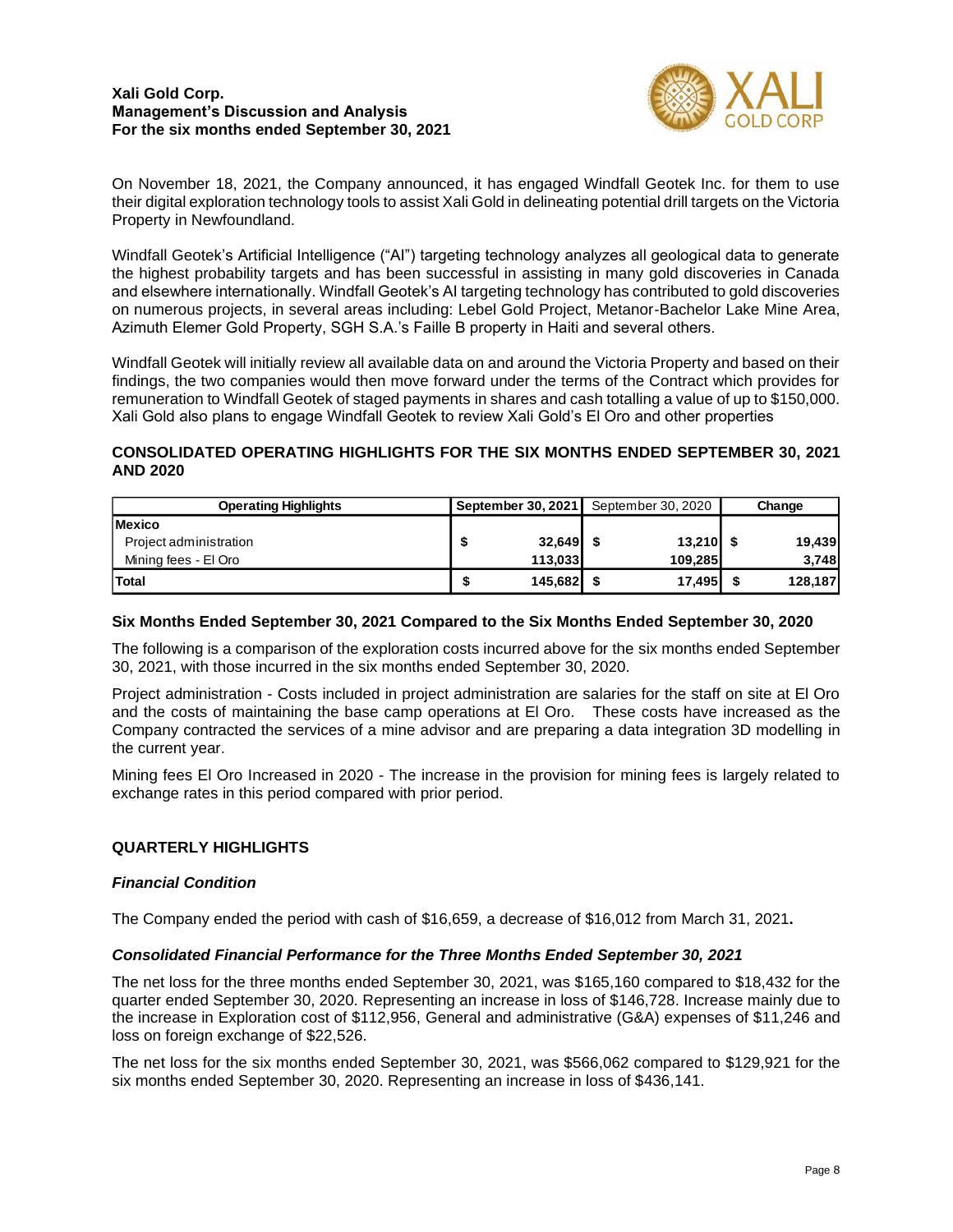

|                                               | September 30, 2021 |                 | September 30, 2020 | Change         |            |
|-----------------------------------------------|--------------------|-----------------|--------------------|----------------|------------|
| Net income (loss)                             | \$                 | $(165, 160)$ \$ |                    | $(18, 432)$ \$ | (146, 728) |
| Audit and tax advisory                        | \$                 | 24,463 \$       |                    | 11,061   \$    | 13,402     |
| Legal                                         | \$                 | $3,664$ S       |                    | $6,393$ $$$    | (2,729)    |
| Management fees, office salaries and benefits | \$                 | 29,734 \$       |                    | 52,308 \$      | (22, 574)  |
| Office, rent and miscellaneous                | \$                 | $9,470$ $$$     |                    | 7,290 \$       | 2,180      |
| Regulatory and filing fees                    | \$                 | $8,753$ \$      |                    | 7,278 \$       | 1,475      |
| Share-based payments                          | \$                 | 17,018 \$       |                    | 268 \$         | 16,750     |
| Shareholder communications                    | \$                 | $3,341$   \$    |                    | 501 \$         | 2,840      |

Other variances are as follows:

- Legal fees were \$3,664 for the six months ended September 30, 2021, compared to \$6,393 for the same period in 2020, representing a decrease of \$2,729.
- Management fees, office salaries and benefits were \$29,734 for the six months ended September 30, 2021, compared to \$52,308 for the same period in 2020, representing a decrease of \$22,574. This relates mainly to management personnel and Director of Operations fees, a new position accrued during September 2020.
- Share-based payments for the quarter ended September 30, 2021, were \$17,018 compared to \$268 in the quarter ended September 30, 2020. The increase is related to the granting of 200,000 options in fiscal 2021. (Nil for 2020).

## **LIQUIDITY AND CAPITAL RESOURCES**

There is a working capital deficiency of \$2,812,602 at September 30, 2021, including \$1,119,064 in amounts due to related parties, which primarily consist of \$613,737 payables due to Candente Copper Corp., a company with shared administrative expenses, common directors and management; and \$505,328 owing to directors and officers.

The Company anticipates that during the next year, a substantial portion of available capital resources will be used to pay accounts payable and accrued liabilities and commitments related to ongoing exploration activities in Mexico and Peru. The Company anticipates the future need to raise additional capital to further project development in Mexico and Peru as well as receive continued vendor support.

On November 19, 2020, the Company closed a non-brokered private placement and issued 4,000,000 common shares at a price of Canadian \$0.05 per share for total proceeds of \$152,880 (Canadian \$200,000). Finder fees of \$1,901 were paid. The Company intends to use the net proceeds to advance development of its near term gold production and near surface exploration opportunities while advancing drill targets on the El Oro project and for general working capital purposes.

The company also issued 5,000,000 common shares at a price of Canadian \$0.05 per share for a total value of \$193,675 (Canadian \$250,000) under the agreement to acquire interest in SDA Plant. On July 5, 2021 the Company issued an additional 1,428,571 common shares with total value of \$81,020 (Canadian \$100,000).

On November 10, 2021 the Company closed the first tranche of a non-brokered private placement issuing 3,665,000 common shares at CND\$0.06 per unit for proceeds of CND\$219,900.

Each Unit consisted of one common share of the Company (a "Unit Share") and one-half share purchase warrant (each whole being a "Warrant"). Each Warrant will be exercisable for one additional share of the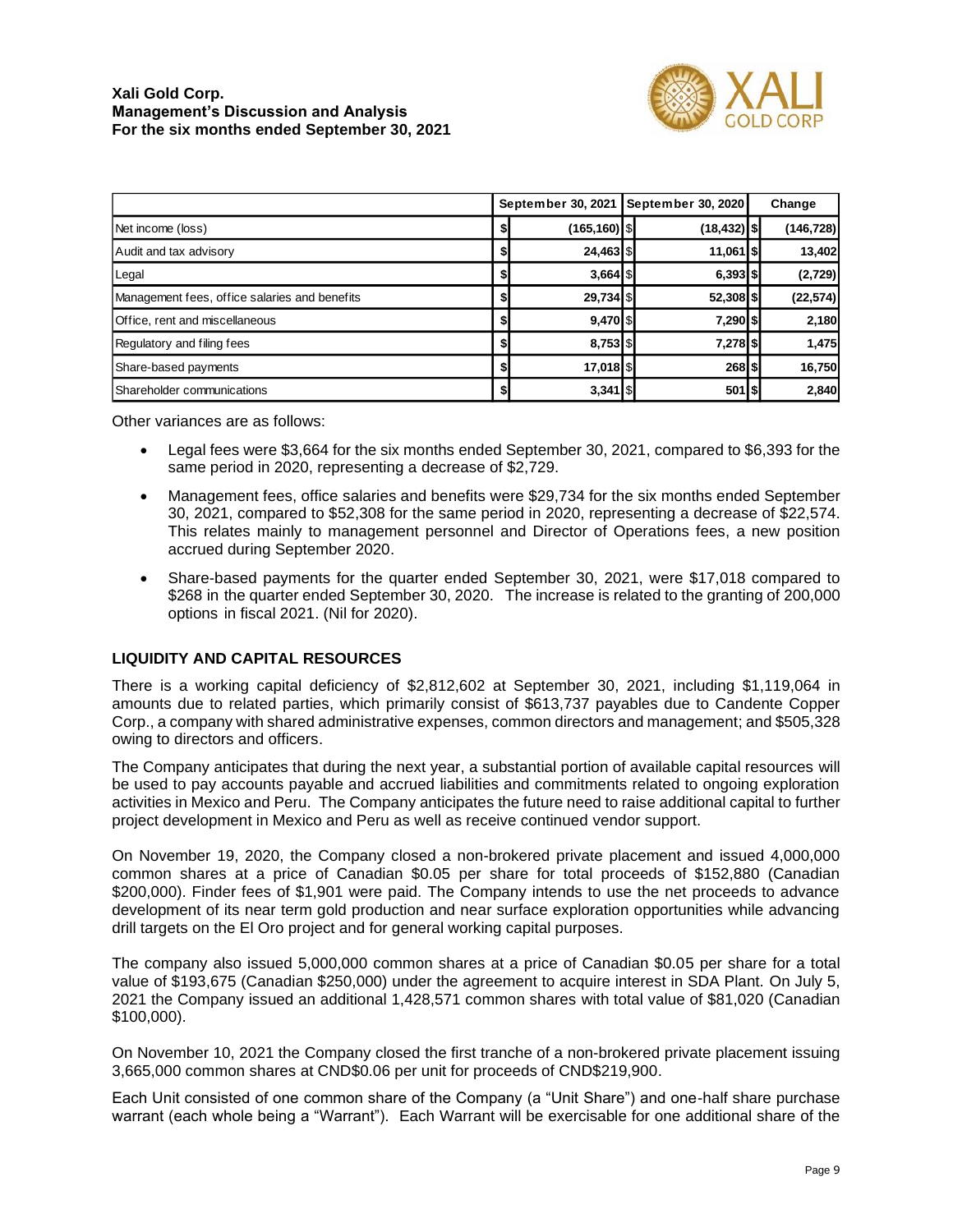

Company's common stock (a "Warrant Share") for two years at a conversion price of CND\$0.12. The net proceeds of the Private Placement will be used to further our permitting and targeting for drilling programs on our gold-silver projects, working capital and general corporate purposes.

The Company does not generate cash flows from operations and accordingly, the Company will need to raise additional funds by entering into a joint venture agreement or through the issuance of securities or resource secured debt. Although, the Company has been successful in raising funds in the past there can be no assurance that the Company will be able to raise sufficient funds in the future, in which case the Company may be unable to meet obligations in the normal course of business. These factors may cast significant doubt regarding the Company's ability to continue as a going concern. Should the Company be unable to discharge liabilities in the normal course of business, the net realizable value of the Company's assets may be materially less than amounts on the statement of financial position.

## **COMMITMENTS AND CONTINGENCIES**

Company has no material or significant commitments or contingencies other than the management and consulting agreements disclosed under related party transactions.

## **OFF BALANCE SHEET ARRANGEMENTS**

The Company has not entered into any off-balance sheet arrangements.

## **RELATED PARTY TRANSACTIONS**

Related parties consist of companies owned by executive officers and directors. The following is a list of the related parties that the Company entered into trading transactions with:

- Ridley Rocks Inc. Management and exploration fees.
- SW Project Management Former Vice President, project management and engineering fees.
- Xali Gold Corp. Shares expenses with Candente Copper Corp.; a company related by common directors and management.
- Lotz CPA Inc. Financial services, fees thereto.
- Bullion Exploration Inc. (Matthew Melnyk) Director operations and Director

The Company incurred the following fees and expenses in the normal course of operations for key management personnel for the six months ended September 30, 2021 and 2020. Expenses have been measured at the exchange amount that is determined on a cost recovery basis.

|                                                                                                                                                                                                                                                                                                                                                                              |               | Six months ended September 30, |        |  |  |
|------------------------------------------------------------------------------------------------------------------------------------------------------------------------------------------------------------------------------------------------------------------------------------------------------------------------------------------------------------------------------|---------------|--------------------------------|--------|--|--|
|                                                                                                                                                                                                                                                                                                                                                                              | 2021          |                                | 2020   |  |  |
| Management fees                                                                                                                                                                                                                                                                                                                                                              | \$<br>106.041 | S                              | 66,320 |  |  |
| Share-based payments                                                                                                                                                                                                                                                                                                                                                         | 34,868        |                                | 694    |  |  |
|                                                                                                                                                                                                                                                                                                                                                                              | \$<br>140,909 | S                              | 67,014 |  |  |
| Share-based payments are the fair value of options expensed to directors and key management personnel<br>during the six months ended September 30, 2021 and 2020.                                                                                                                                                                                                            |               |                                |        |  |  |
| The increase in management fees relates mainly to Director of Operations fees, a new position.                                                                                                                                                                                                                                                                               |               |                                |        |  |  |
| <b>Balance owing</b>                                                                                                                                                                                                                                                                                                                                                         |               |                                |        |  |  |
| Amounts due to related parties are unsecured, non-interest bearing and due on demand. Accounts payable<br>at September 30, 2021 includes \$505,328 (March 31, 2021 - \$341,561) owing to directors and officers and<br>\$636,946 (March 31, 2021 - \$608,305) owing to Candente Copper Corp., a shareholder of the Company<br>who also shares common directors and officers. |               |                                |        |  |  |

## **Balance owing**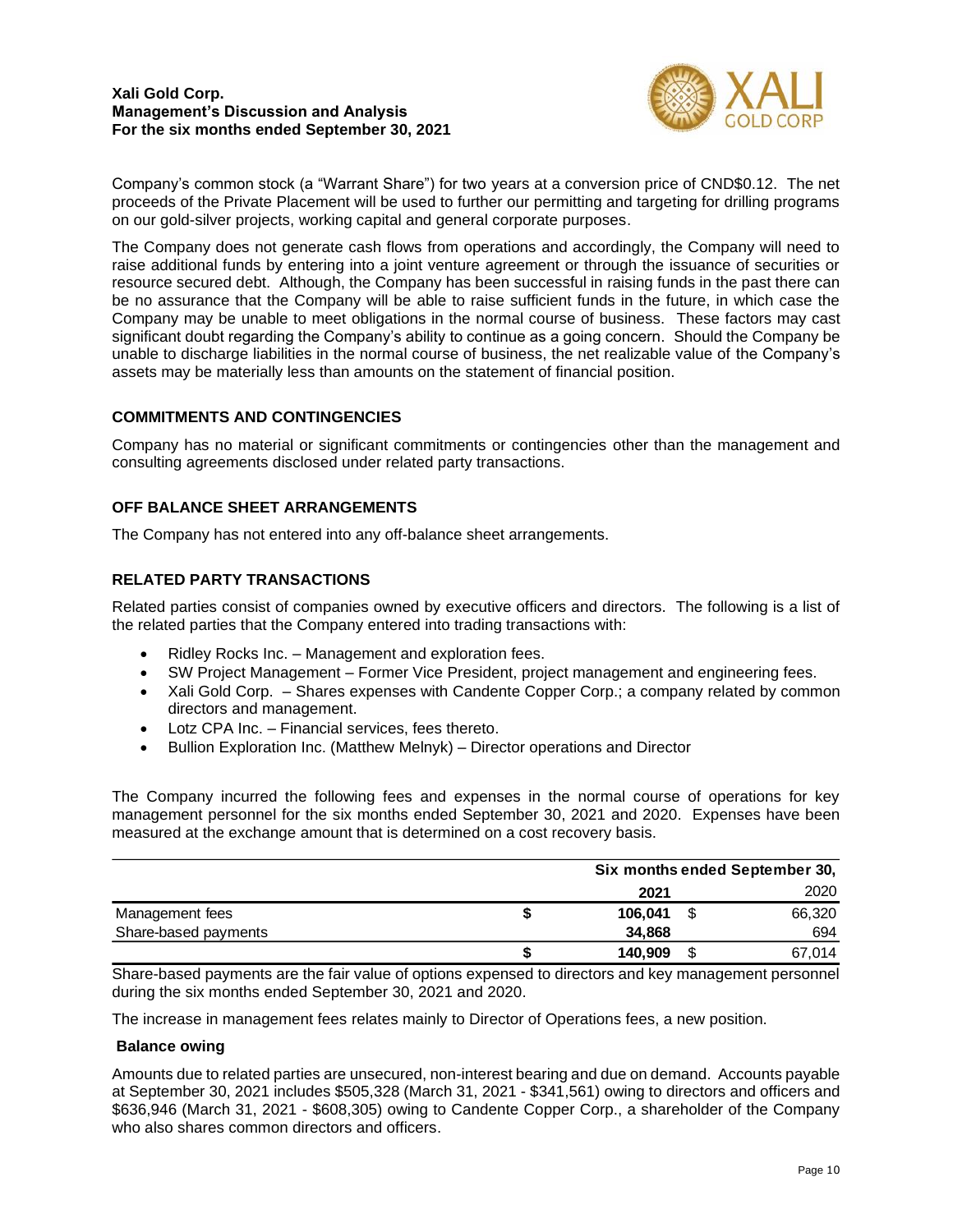

On May 26 and June 21, 2021, the Company signed loan agreements with Ridley Rocks Inc. (owned by the Company's CEO) for \$29,000 and CDN\$26,000, respectively (total). The loans are non-interest bearing and payable on demand. The loans were settled as part of the closing on November 10, 2021 of the first tranche of a Non Brokered Private placement.

## **Management and Consulting Agreements**

On March 1, 2018, the Company entered into a management agreement with a company controlled by the CEO of the Company to provide management services for an indefinite term. Under the agreement, in the event of termination without cause, the Company will pay a one-time termination payment of \$200,000. In the event of a change of control, the CEO will have the right at any time within 60 days to provide notice of termination and will receive a \$500,000 one-time payment. The CEO will also be entitled to the \$500,000 if they terminate the agreement or there is a termination without cause and a change of control occurs within one year of the effective date of such termination. Any Termination payment would be deducted from the Change in Control payment.

On, April 21, 2020, the Company entered into a consulting services agreement with a company controlled by Mr. Melnyk, whereby the Company agreed to retain Mr. Melnyk to provide geological consulting and Technical Officer services at a fee of US\$825/day. Under the agreement, in the event of termination without cause, the Company will pay a one-time termination payment of \$50,000. In the event of a change of control, Melnyk will have the right at any time within sixty (60) days to provide notice of termination and will receive a Cdn\$200,000 one-time payment. The individual will also be entitled to the \$200,000 if they terminate the agreement or there is a termination without cause and a change of control occurs within one year of the effective date of such termination. Any Termination payment would be deducted from the Change in Control payment.

On September 28, 2018, the Company entered into a consulting agreement with a company controlled by the CFO of the Company to provide consulting services for an indefinite term. Under the agreement, in the event of termination without cause or the consultant terminating the agreement within 30 days after a change of control, the Company will pay a one-time termination payment of \$28,500.

# **SHARE CAPITAL**

As of November 29, 2021, the Company had 125,825,494 common shares outstanding, no warrants outstanding and 10,900,000 outstanding share options.

## **DISCLOSURES**

## *Additional Information as specified by National Instrument 51-102*

Additional information, including the Company's most recent Annual Information Form, is available on SEDAR at http://www.sedar.com

## **Venture Issuer Without Significant Revenue**

This MD&A supports information disclosed in the Company's financial statements. More information regarding the Company's mineral right interests can be found under Note 4 of the Company's financial statements for the current reporting period.

## **Internal Controls Over Financial Reporting ("ICFR")**